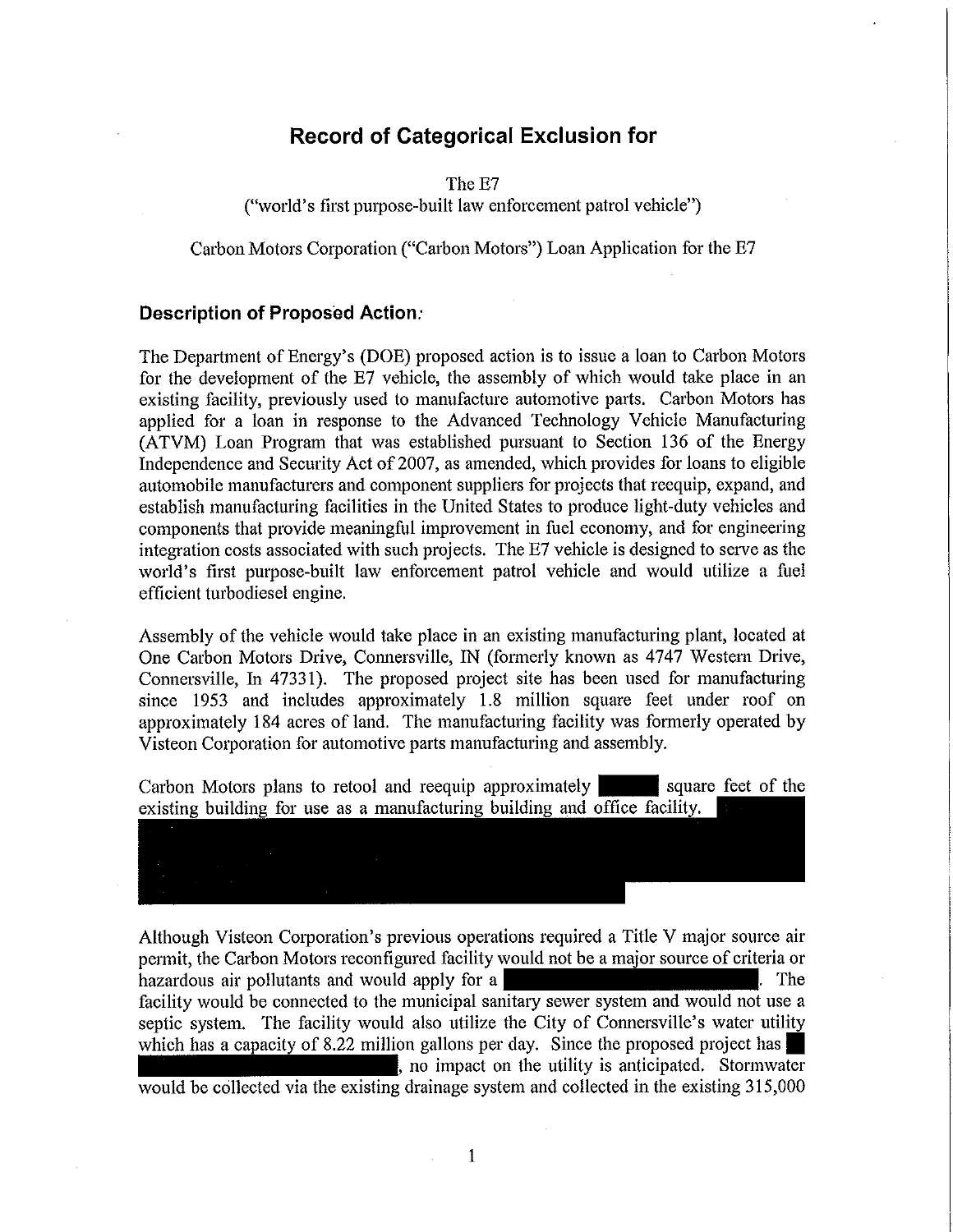gallon catch basin. And finally, no measurable noise increases above levels produced by Visteon's operations are anticipated to be generated by future plant operations.

In contrast to Visteon's operations, the proposed project would . Moreover, the proposed project would not disturb existing hazardous substances at the project site. The site is currently in the Indiana Department of Environmental Management (IDEM) State Cleanup Program for Visteon-related impacts. Remediation activities currently underway include soil vapor extraction (on-site), bioinjection (on-site), and bio-barriers (on/off-site), combined with Environmental Restrictive Covenants at on/off-site properties to limit or eliminate exposure to environmental impacts. The City of Connersville, as successor-in-interest to Visteon, is conducting the cleanup (originally begun by Visteon) in accordance with an IDEMapproved remedial strategy with direct oversight and review by IDEM. Carbon Motors is not directly involved in this remediation process, but it will ensure that existing hazardous substances are not disturbed by

As the project would draw construction and operation workers from the existing workforce, it would have minimal impacts on local housing, public services and community infrastructure.

#### **Number and Title of Categorical Exclusion:**

The actions that would be taken pursuant to the ATVM loan are consistent with and are covered by categorical exclusion  $B1.31$  for the retooling and reequipping of the existing facility in Indiana. The full text of the categorical exclusion is as follows:

B1.31, as provided in 10 CFR  $\S$  1021, Appendix B to Subpart D, Relocation of machinery and equipment, such as analytical laboratory apparatus, electronic hardware, maintenance equipment, and health and safety equipment, including minor construction necessary for removal and installation, where uses of the relocated items will be similar to their former uses and consistent with the general missions of the receiving structure.

### **Regulatory Requirements defined in 10 CFR § 1021.410 (b):**

The proposed ATVM loan and related actions described above were subjected to an environmental due diligence review by ATVM staff to ensure they are consistent with the specific categories of actions (categorical exclusions) contained in Appendix B of 10 CFR Part 1021 and the conditions for applying categorical exclusions specified in Section 410 of Part 1021. To ensure that the requirements of Appendix B were met, ATVM staff reviewed the Environmental Report submitted August 12, 2010 by Carbon Motors, held multiple teleconference calls, and conducted numerous email exchanges with Carbon Motors representatives to fully understand the scope of the activities being proposed. In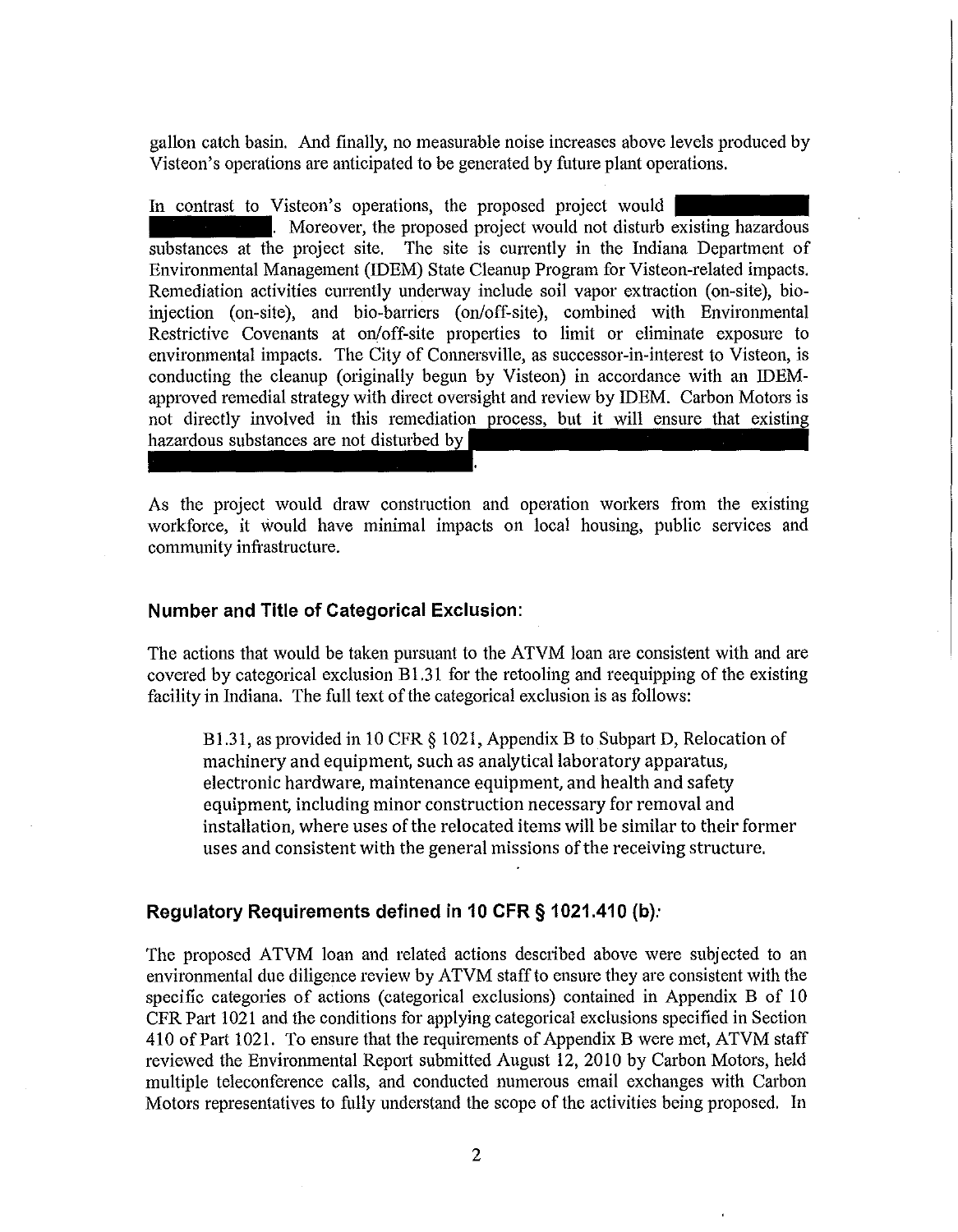addition, a site visit by ATVM staff to the Carbon Motors facility in Connersville, Indiana was conducted on September 22, 2010. The results of the environmental due diligence review produced the following conclusions:

X The proposed loan project does not threaten a violation of applicable statutory, regulatory or permit requirements for environmental, safety and health, including DOE and *lor* Executive Orders.

 $X$  The proposed loan project does not require siting, construction, or major expansion of waste storage, disposal, recovery, or treatment facilities.

 $X$  The proposed loan project does not disturb hazardous substance, pollutants, contaminants or CERCLA-excluding petroleum and natural gas products that pre-exist in the environment such that there would be uncontrolled or unpermitted releases.

 $X$  There are no extraordinary circumstances related to the proposed project that may affect its environmental significance.

 $X$  The proposed action is not a connected action as set forth in 40 CFR  $\S$ 1508.25(a)(2)).

 $X$  The proposed action is not part of a DOE proposal for which an EIS is being prepared and therefore a CE is not precluded by 40 CFR § 1506.1 or 10 CFR § 1021.211.

The proposed loan project does not adversely affect any environmentally sensitive resources, including the following:

 $X$  Property of historic, archaeological, or architectural significance designated by Federal, state, or local governments or property eligible for listing on the National Register of Historic Places;

X Federal-listed threatened or endangered species or their habitat (including critical habitat), Federally-proposed or candidate species or their habitat, or state-listed endangered species or their habitat;

 $\underline{X}$  Wetlands regulated under the Clean Water Act (33 U.S.C. 1344) and floodplains;

 $X$  Areas having a special designation such as Federally- and state-designated wilderness areas, national parks, national natural landmarks, wild and scenic rivers, state and Federal wildlife refuges, and marine sanctuaries;

 $X$  Prime agricultural lands;

 $X$  Special sources of water (such as sole source aquifers, wellhead protection areas, and other water sources that are vital in a region;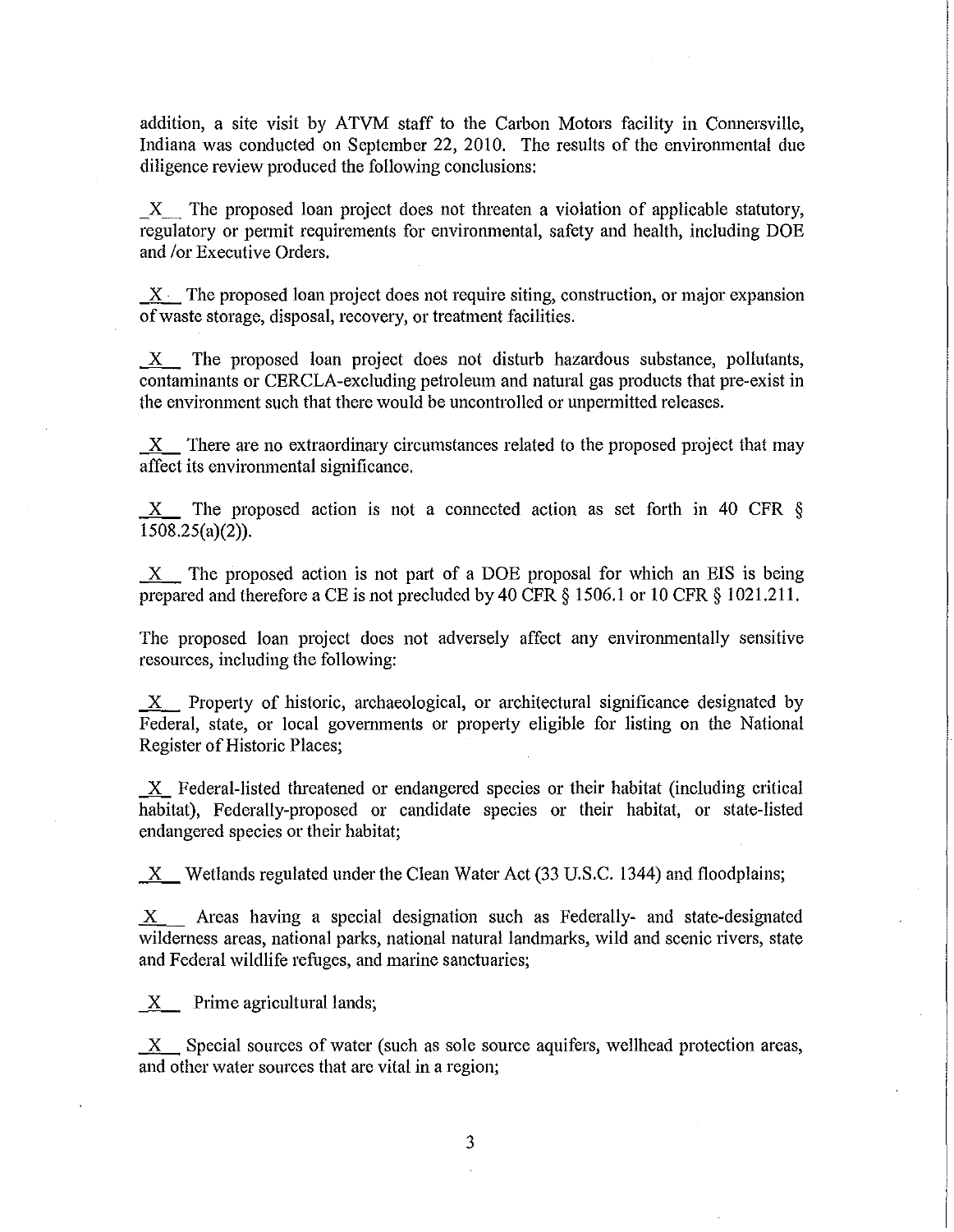$\underline{X}$  Tundra, coral reefs, or rain forests.

## Comment:

Corporate Validation<br>Name and Title (Print):  $D$ *ol Hyn* Sprinkle Date: <u>9</u> - 22 - 10<br>Signature: Signature: Chief Legal Office